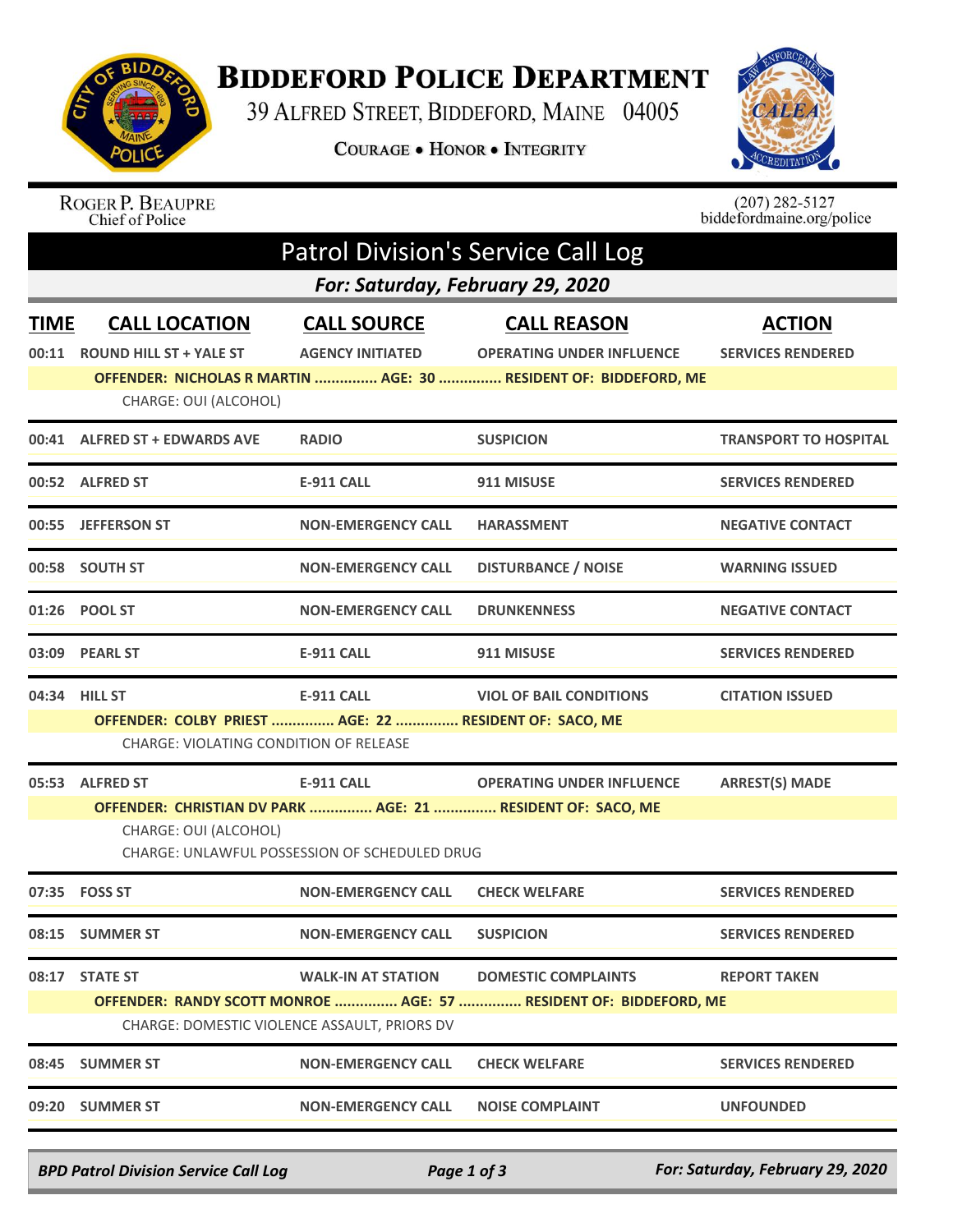| <b>TIME</b> | <b>CALL LOCATION</b>                                 | <b>CALL SOURCE</b>                                                                          | <b>CALL REASON</b>                                                                       | <b>ACTION</b>                |
|-------------|------------------------------------------------------|---------------------------------------------------------------------------------------------|------------------------------------------------------------------------------------------|------------------------------|
|             | 10:10 STATE ST                                       | <b>NON-EMERGENCY CALL</b>                                                                   | <b>PRISONER PROCESS</b>                                                                  | <b>ARREST(S) MADE</b>        |
|             | 10:29 ANDREWS RD                                     | <b>E-911 CALL</b>                                                                           | 911 MISUSE                                                                               | <b>NO ACTION REQUIRED</b>    |
|             | 11:41 POOL ST + HILL ST                              | <b>NON-EMERGENCY CALL</b>                                                                   | <b>ROAD HAZARD</b>                                                                       | <b>SERVICES RENDERED</b>     |
|             | 11:59 ALFRED ST                                      | <b>NON-EMERGENCY CALL</b>                                                                   | <b>COURT ORDERED CHECK IN</b>                                                            | <b>SERVICES RENDERED</b>     |
|             | 13:32 MAIN ST + ALFRED ST                            | <b>RADIO</b>                                                                                | <b>PARKING COMPLAINT</b>                                                                 | <b>PARKING TICKET ISSUED</b> |
|             | 13:36 SOUTH ST                                       | <b>E-911 CALL</b>                                                                           | <b>SUSPICION</b>                                                                         | <b>SERVICES RENDERED</b>     |
|             | 13:37 ALFRED ST                                      | <b>WALK-IN AT STATION</b>                                                                   | <b>ARTICLES LOST/FOUND</b>                                                               | <b>SERVICES RENDERED</b>     |
|             | 13:42 MEDICAL CENTER DR                              | <b>NON-EMERGENCY CALL</b>                                                                   | <b>RAPE KIT</b>                                                                          | <b>REPORT TAKEN</b>          |
|             | 13:59 WEST ST                                        | <b>E-911 CALL</b>                                                                           | <b>CHECK WELFARE</b>                                                                     | <b>SERVICES RENDERED</b>     |
|             | 14:22 ALFRED ST                                      | <b>NON-EMERGENCY CALL</b>                                                                   | <b>ANIMAL COMPLAINT</b>                                                                  | <b>NO ACTION REQUIRED</b>    |
|             | 14:39 PEARL ST                                       | <b>E-911 CALL</b>                                                                           | 911 MISUSE                                                                               | <b>NO ACTION REQUIRED</b>    |
|             | 14:45 POOL ST                                        | <b>WALK-IN AT STATION</b>                                                                   | <b>SCAM</b>                                                                              | <b>NO VIOLATION</b>          |
|             | 15:08 PORTER ST                                      | <b>NON-EMERGENCY CALL</b>                                                                   | <b>PARKING COMPLAINT</b>                                                                 | <b>SERVICES RENDERED</b>     |
| 15:23       | <b>ALFRED ST</b>                                     | <b>AGENCY INITIATED</b>                                                                     | <b>TRAFFIC OFFENSES</b>                                                                  | <b>WARNING ISSUED</b>        |
|             | 16:01 MOUNTAIN RD + BOULDER WAY AGENCY INITIATED     |                                                                                             | <b>TRAFFIC OFFENSES</b>                                                                  | <b>VSAC ISSUED</b>           |
|             | <b>16:16 BOULDER WAY</b>                             | <b>NON-EMERGENCY CALL</b><br>CHARGE: THEFT BY UNAUTHORIZED TAKING OR TRANSFER - SHOPLIFTING | <b>SHOPLIFTING</b><br>OFFENDER: REBEKAH LYNN PAQUET  AGE: 40  RESIDENT OF: KENNEBUNK, ME | <b>CITATION ISSUED</b>       |
|             | 16:19 STATE ST                                       | <b>AGENCY INITIATED</b>                                                                     | <b>TRAFFIC OFFENSES</b>                                                                  | <b>WARNING ISSUED</b>        |
|             | 16:21 PORTER ST                                      | <b>RADIO</b>                                                                                | <b>PARKING COMPLAINT</b>                                                                 | <b>GONE ON ARRIVAL</b>       |
|             | 16:35 SOUTH ST + GLENVIEW DR                         | <b>AGENCY INITIATED</b>                                                                     | <b>TRAFFIC OFFENSES</b>                                                                  | <b>WARNING ISSUED</b>        |
|             | 16:39 ELM ST                                         | <b>NON-EMERGENCY CALL</b>                                                                   | <b>ARTICLES LOST/FOUND</b>                                                               | <b>SERVICES RENDERED</b>     |
|             | <b>16:49 GRANITE ST</b>                              | <b>E-911 CALL</b>                                                                           | <b>CHECK WELFARE</b>                                                                     | <b>SERVICES RENDERED</b>     |
|             | 16:51 ALFRED ST + BIDDEFORD GATEW NON-EMERGENCY CALL |                                                                                             | <b>ROAD HAZARD</b>                                                                       | <b>SERVICES RENDERED</b>     |
|             | 16:58 HILL ST                                        | <b>AGENCY INITIATED</b>                                                                     | <b>TRAFFIC OFFENSES</b>                                                                  | <b>WARNING ISSUED</b>        |
|             | 17:11 ALFRED ST                                      | <b>WALK-IN AT STATION</b>                                                                   | <b>COURT ORDERED CHECK IN</b>                                                            | <b>SERVICES RENDERED</b>     |
|             |                                                      |                                                                                             |                                                                                          |                              |

*BPD Patrol Division Service Call Log Page 2 of 3 For: Saturday, February 29, 2020*